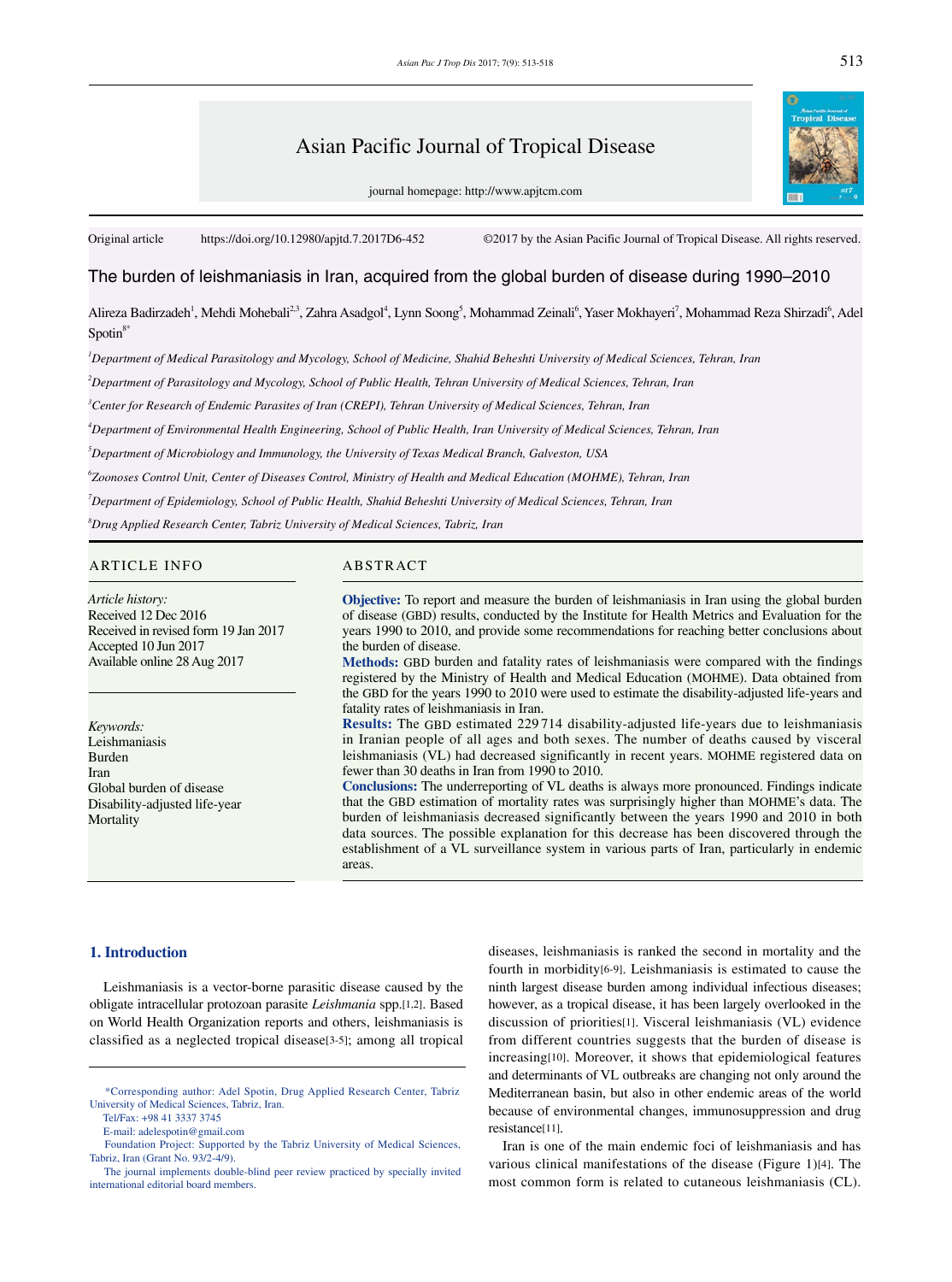CL is dispersed in more than half of the Iranian provinces (20 out of 31), with prevalence rates ranging from 1.8% to 37.9%[7,12]. Alvar *et al.* showed that from 2004 to 2008, the number of reported CL cases/year and an estimated annual number of new CL cases were 26630 to 113300, respectively, while VL was responsible for 149 reported cases/year and an estimated 300–600 new VL cases annually. In addition, VL was fatal in almost all untreated cases[1,13]. More recently, Mohebali showed that through the end of 1993, approximately 4300 cases of VL were diagnosed in different parts of Iran. More than 2000 cases of VL were diagnosed in 31 provinces of Iran prior to 2012[14]. Sporadic cases of post kala-azar dermal leishmaniasis and muco-cutaneous leishmaniasis were also reported in the country[15,16]. Furthermore, several studies have shown that VL is an opportunistic disease in AIDS patients in Iran[14,17].

 Since a few decades ago, Iran has achieved remarkable success in improving health[18]. Between 1990 to 2010, life expectancy has increased from 64.6 to 71.6 years for males, and from 71.0 to 77.8 years for females, respectively[8,19]. Leishmaniasis remains a major health problem in different parts of Iran, with the increased concerns in recent years[20]. Therefore, the measurement of health metrics, including disability and a death rate, in an at-risk population, using well-known criteria is indispensable[21].

 Global burden of disease (GBD) methodology is a systematic effort to present the best estimates of incidence and prevalence and as well as global assessments of mortality, morbidity, and disability resulting from major diseases, injuries, and risk factors[22,23]. The authors believe that the burden of leishmaniasis has been seriously underestimated in Iran, and that its epidemiology has not been widely verified. Few reports are known about the burden of leishmaniasis in the general population[14,24]. This report describes the burden of leishmaniasis in Iran from 1990 to 2010 and introduces the GBD method, which has recently been developed by the Institute for Health Metrics and Evaluation. Additionally, VL mortality rates from the GBD were compared with Iran's death registration figures.

### **2. Materials and methods**

 In the current survey, we used the data of the GBD 2010 study that includes 291 diseases and injuries in 20 age groups and both



**Figure 1.** High-endemic foci of leishmaniasis in Iran.

VL is caused by *Leishmania infantum*; ZCL: Zoonotic cutaneous leishmaniasis (caused by *Leishmania major*); ACL: Anthroponotic cutaneous leishmaniasis (caused by *Leishmania tropica*) (created by ArcGIS version 10.2).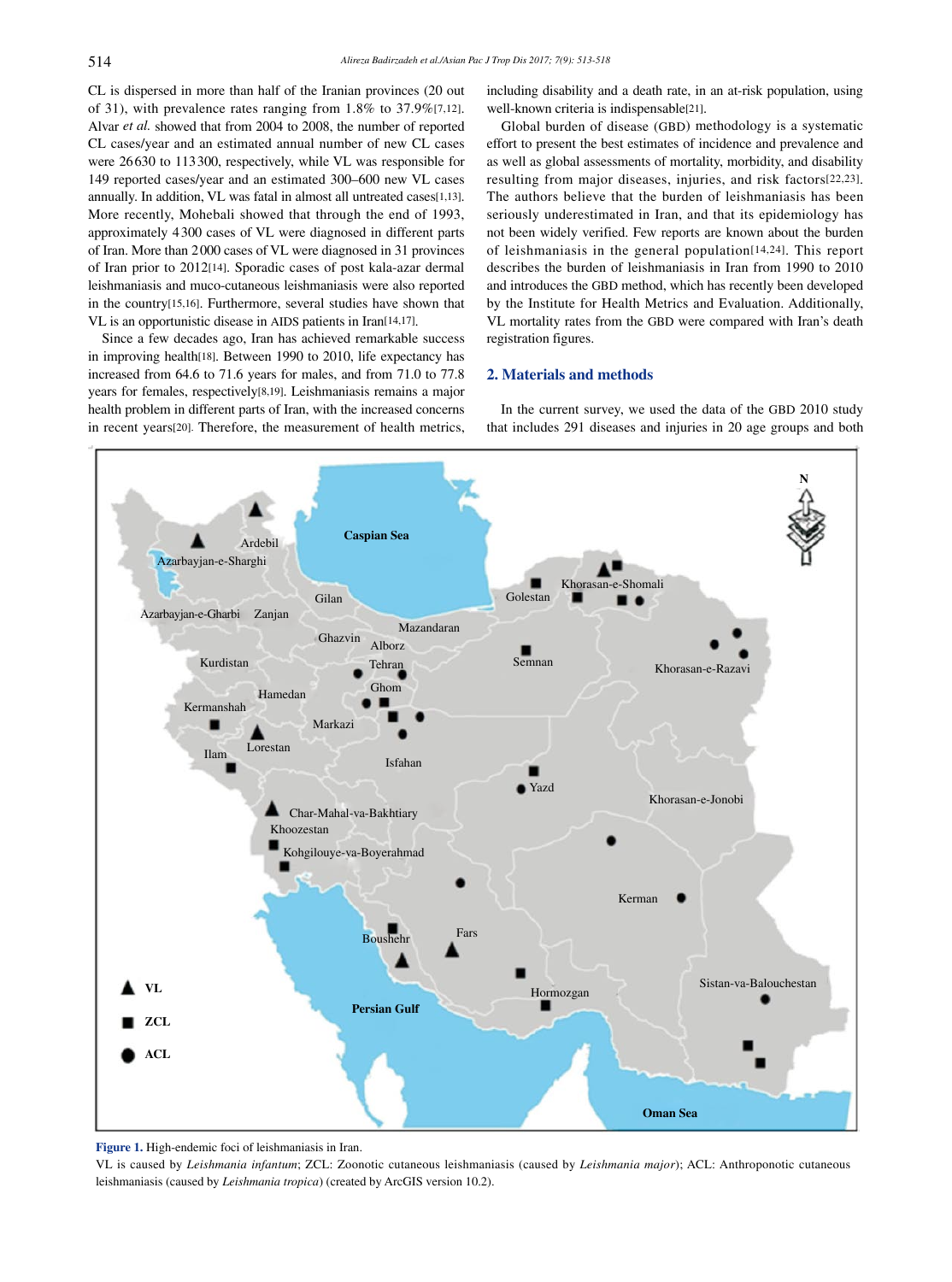sexes[25]. The full and precisely detailed explanation of data, modeling strategies, estimation, and evaluation for GBD have been reported in detail elsewhere[22,26-30]. In the GBD 2010 study, numerous criteria were used to describe the outcomes of health loss related to specific causes of disease and/or injury, including death rates, years of life lost (YLLs), years lived with disability (YLDs), and disability-adjusted life years (DALYs)[31]. YLL was calculated via multiplying the number of deaths (N) in each age group by a reference life expectancy (LE) at the age of death (d) using the following formula:

 $YLLs = N \times (LE - d)$ 

YLD was calculated via multiplying the incident cases (I) by the disability weight (DW) and the duration of illness (D):

## $YLDs = I \times D \times DW$

 DW was scaled from 0 to 1 with 0 implying full health and a value of 1 being equivalent to death. It was measured for 220 unique health conditions in the GBD 2010 study that covered 1160 diseases and injuries[26,32]. The procedure for adjusting the years of healthy life lost is termed disability adjustment and is expressed as DALYs. DALYs is a measure of overall disease burden which is expressed as the number of years lost due to ill-health, disability, or early death. Therefore, DALYs was calculated by the sum total of YLLs and YLDs for each disease outcome, age, and sex:

DALYs = YLLs + YLDs

 The level of uncertainness for each cause-specific DALY was calculated by combining uncertain levels of all-cause mortality, cause-specific mortality, prevalence, and DW[22,33].

 The estimates for most diseases were collected from a database covering all age-sex-country year groups and using a Bayesian meta-regression method established for the GBD 2010 study (DisMod-MR)[34]. The GBD 2010 study made an estimation for each disease through a systematic analysis of published and accessible unpublished data sources on incidence, prevalence, remission, and mortality[31,35]. Causes of death were measured by utilizing a detailed database of vital registration, verbal autopsy, surveillance, and other sources covering nearly 187 countries from 1990 to 2010[22]. Globally, the cause of death ensemble modeling was used for all causes of death[29]. Leishmaniasis was one of the most considerable items within the infectious diseases category that were measured using DALYs in GBD. Death rates and incidence of leishmaniasis in Iran were taken from Iran's death registration system of the Ministry of Health. Statistically, the collected data were analyzed by using GraphPad Prism 5 software.

## **3. Results**

 In the current study, we used the GBD 2010 data set to report significant findings for the burden of leishmaniasis (DALYs) in Iran (Figure 1), the burden of mortality due to premature deaths (YLL), and the burden of disability due to nonfatal health outcomes (YLD) along with disease death rates.

## *3.1. Leading causes of DALYs*

 The detailed comparison of DALYs and death rates per 100000 leishmaniasis cases in the period 1990 to 2010 and classified by age and sex are provided in Table 1. Regardless of differences in gender, the burden of leishmaniasis resulting in death and/or disability was estimated to be a total of 229 714 DALYs from 1990 to 2010, comprised of 12123 YLDs and 217591 YLL, respectively. Rates per 100000 people were calculated as 371 for DALYs, 352 for YLD, and 19 for YLL (Figure 2), respectively.

## *3.2. Sex and age patterns for DALYs*

 The burden of DALYs was lower for females (31.3%) than for males (68.7%) (Figures 3 and 4); 34.4% of YLLs and 49.3% of YLDs were in females, while 69.6% of YLLs and 50.7% of YLDs were in males. DALY rates per 100000 were 507.16 years for males and 232.06 years for females, respectively. YLL rates were 487.55 years per 100000 males and 212.84 years per 100000 females. YLD rates were 19.75 and 19.20 years per 100000 people for males and females, respectively. The burden of premature death was higher in males than in females, but the burden of disability was almost the same in both, which resulted in more burden of disease and death altogether for males than did for females (Figures 3 and 4).

 The highest burden of disability was in females aged 70 years and above in 1990. The highest burden of death was in males in the under 5-year age groups in 1990. Age patterns of deaths and YLL were nearly similar: the number of deaths decreased with age, and the burden of death (YLL) was greater for children (Figures 3 and 5).



**Figure 2.** Total YLD and YLL rates per 100 000 of leishmaniasis in Iran (1990 to 2010).



◆ YLL, Males → YLD, Males → YLL, Females → YLD, Females **Figure 3.** Sex differentials in burden of leishmaniasis by years in Iran (1990 to 2010).

 Figure 5 summarizes the DALYs of leishmaniasis in Iran from 1990 to 2010 in different age groups. Our findings indicated that the minimum and maximum rates of DALYs between 1990 and 2010 were related to the ages of > 70 and under 5 in 1990, respectively. After 2000, however, the highest rate of DALYs was in the 15–49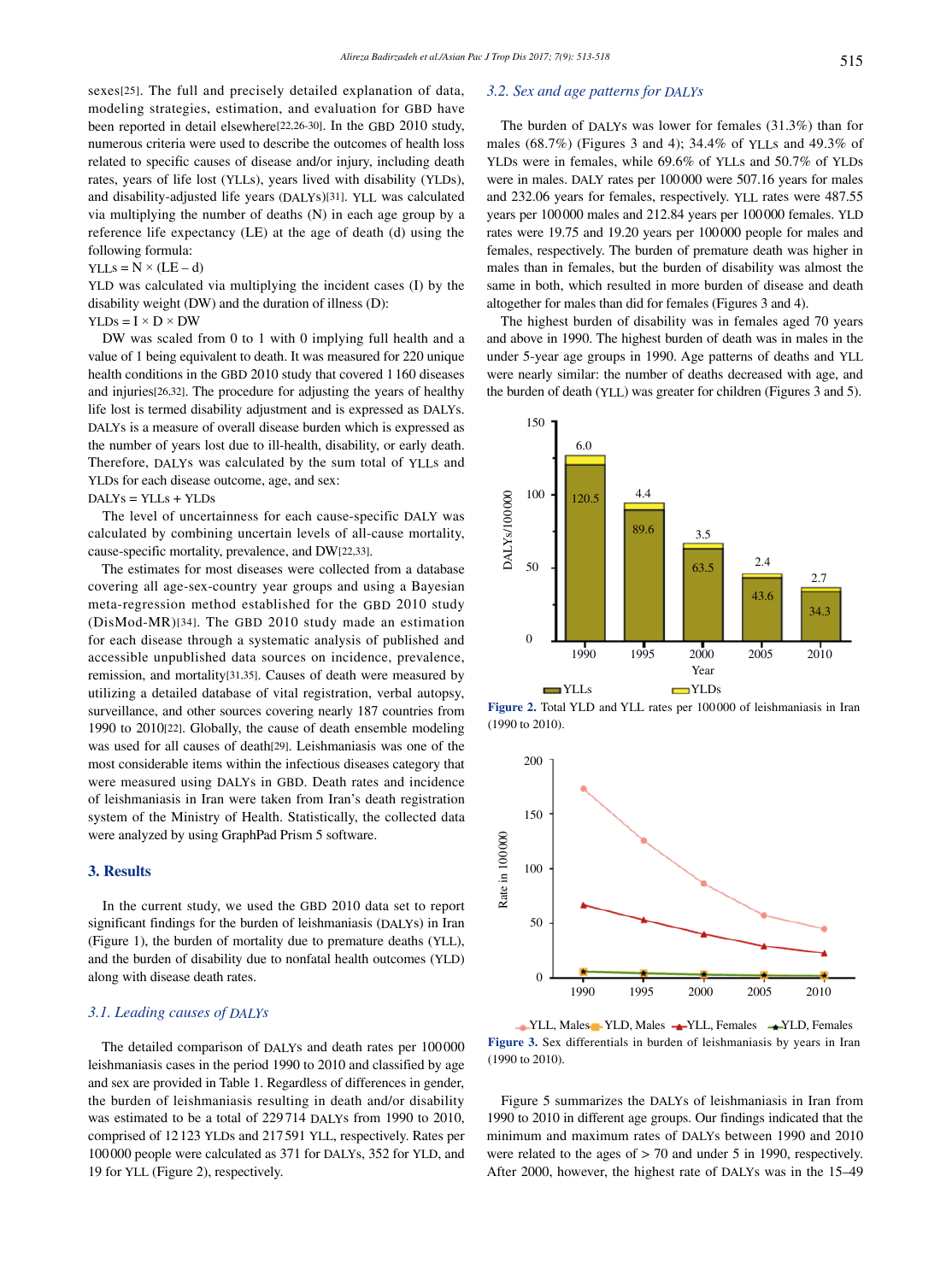| DALYs and death rates per 100000 attributable to leishmaniasis by all ages and both sexes in Iran (1990 to 2010). |  |  |
|-------------------------------------------------------------------------------------------------------------------|--|--|
|-------------------------------------------------------------------------------------------------------------------|--|--|

| Age groups      | <b>Sex</b>  | DALY/100000 |         |         |         | Death/100000 |       |       |       |       |       |
|-----------------|-------------|-------------|---------|---------|---------|--------------|-------|-------|-------|-------|-------|
|                 |             | 1990        | 1995    | 2000    | 2005    | 2010         | 1990  | 1995  | 2000  | 2005  | 2010  |
| $<$ 5 years     | Male        | 501.567     | 372.791 | 246.278 | 149.907 | 131.545      | 5.906 | 4.384 | 2.886 | 1.745 | 1.526 |
|                 | Female      | 201.473     | 164.922 | 128.202 | 102.287 | 88.377       | 2.360 | 1.926 | 1.490 | 1.182 | 1.018 |
|                 | <b>Both</b> | 354.829     | 271.158 | 188.555 | 126.630 | 110.447      | 4.172 | 3.182 | 2.204 | 1.469 | 1.278 |
| $5-14$ years    | Male        | 149.579     | 125.468 | 102.324 | 81.953  | 66.817       | 1.899 | 1.598 | 1.309 | 1.050 | 0.850 |
|                 | Female      | 63.665      | 55.419  | 47.217  | 38.065  | 31.204       | 0.782 | 0.685 | 0.587 | 0.473 | 0.383 |
|                 | Both        | 107.775     | 91.280  | 75.389  | 60.563  | 49.458       | 1.355 | 1.153 | 0.956 | 0.769 | 0.622 |
| $15-49$ years   | Male        | 102.143     | 80.915  | 63.883  | 45.957  | 35.633       | 1.619 | 1.292 | 1.016 | 0.727 | 0.572 |
|                 | Female      | 40.626      | 36.528  | 31.373  | 23.582  | 18.346       | 0.574 | 0.541 | 0.476 | 0.358 | 0.280 |
|                 | Both        | 71.018      | 58.497  | 47.594  | 34.938  | 27.097       | 1.090 | 0.913 | 0.745 | 0.545 | 0.428 |
| $50 - 69$ years | Male        | 64.233      | 56.920  | 48.662  | 38.058  | 32.403       | 1.871 | 1.773 | 1.564 | 1.230 | 1.028 |
|                 | Female      | 34.325      | 28.720  | 23.764  | 17.923  | 15.068       | 0.784 | 0.741 | 0.658 | 0.508 | 0.422 |
|                 | Both        | 49.761      | 43.046  | 36.174  | 28.011  | 23.718       | 1.345 | 1.265 | 1.110 | 0.870 | 0.724 |
| $> 70$ years    | Male        | 60.143      | 52.934  | 44.093  | 34.418  | 28.649       | 3.645 | 3.328 | 2.956 | 2.414 | 2.116 |
|                 | Female      | 32.525      | 28.487  | 24.725  | 20.089  | 16.879       | 1.575 | 1.552 | 1.514 | 1.348 | 1.180 |
|                 | Both        | 46.645      | 41.313  | 34.867  | 27.794  | 23.111       | 2.633 | 2.483 | 2.269 | 1.921 | 1.676 |
| All ages        | Male        | 179.269     | 130.322 | 89.996  | 60.150  | 47.628       | 2.484 | 1.883 | 1.379 | 0.981 | 0.803 |
|                 | Female      | 72.967      | 57.774  | 43.823  | 32.125  | 25.535       | 0.963 | 0.800 | 0.645 | 0.494 | 0.403 |
|                 | Both        | 126.628     | 94.326  | 67.088  | 46.393  | 36.748       | 1.731 | 1.346 | 1.015 | 0.742 | 0.606 |

years age group. The DALYs rate in the age group 15–49 years was almost equal in all 20 years of study. Females had a lower DALY rate than males in all age groups (Table 1).



**Figure 4.** DALY numbers of VL in different age groups by sex in Iran (1990 to 2010).



**Figure 5.** DALY numbers of leishmaniasis by age in Iran (1990 to 2010).

## *3.3. Death and fatality rates*

 Based on the statistics from the GBD 2010 study, 3391 people died in Iran due to leishmaniasis between the years 1990 to 2010, causing a rate of 217 591 YLLs (97.7% of total DALYs). In Table 1, the section of death rate/100 000 demonstrated a detailed comparative view of deaths per 100000. The data showed that the death rate due to leishmaniasis in all ages and sexes decreased by 55%, which was a significant change. The highest death rate was observed in 1990 in the under-5 age group with 5.906 per 100000 in males, and the lowest rate was in 2010 in the 50–69 years age group with 0.422 per 100 000 in females. Table 1 presents the higher prevalence of leishmaniasis in males at all studied ages (Figure 6).



**Figure 6.** Death rates per 100 000 of VL in different age groups by sex in Iran (1999 to 2010).

 Data obtained from the GBD 2010 study showed that the highest (949) and lowest (448) numbers of deaths were determined to be between 1990 and 2010, respectively, among all age groups. The rate of death in the 15–49 years age group from 1990 to 2010 did not change considerably. Surprisingly, death rates were higher in males at all ages. Moreover, the number of deaths gradually decreased with age (Figure 6). According to Iran's death registration system of the Ministry of Health and Medical Education (MOHME), less than 30 deaths in Iran were caused by VL between 1990 and 2010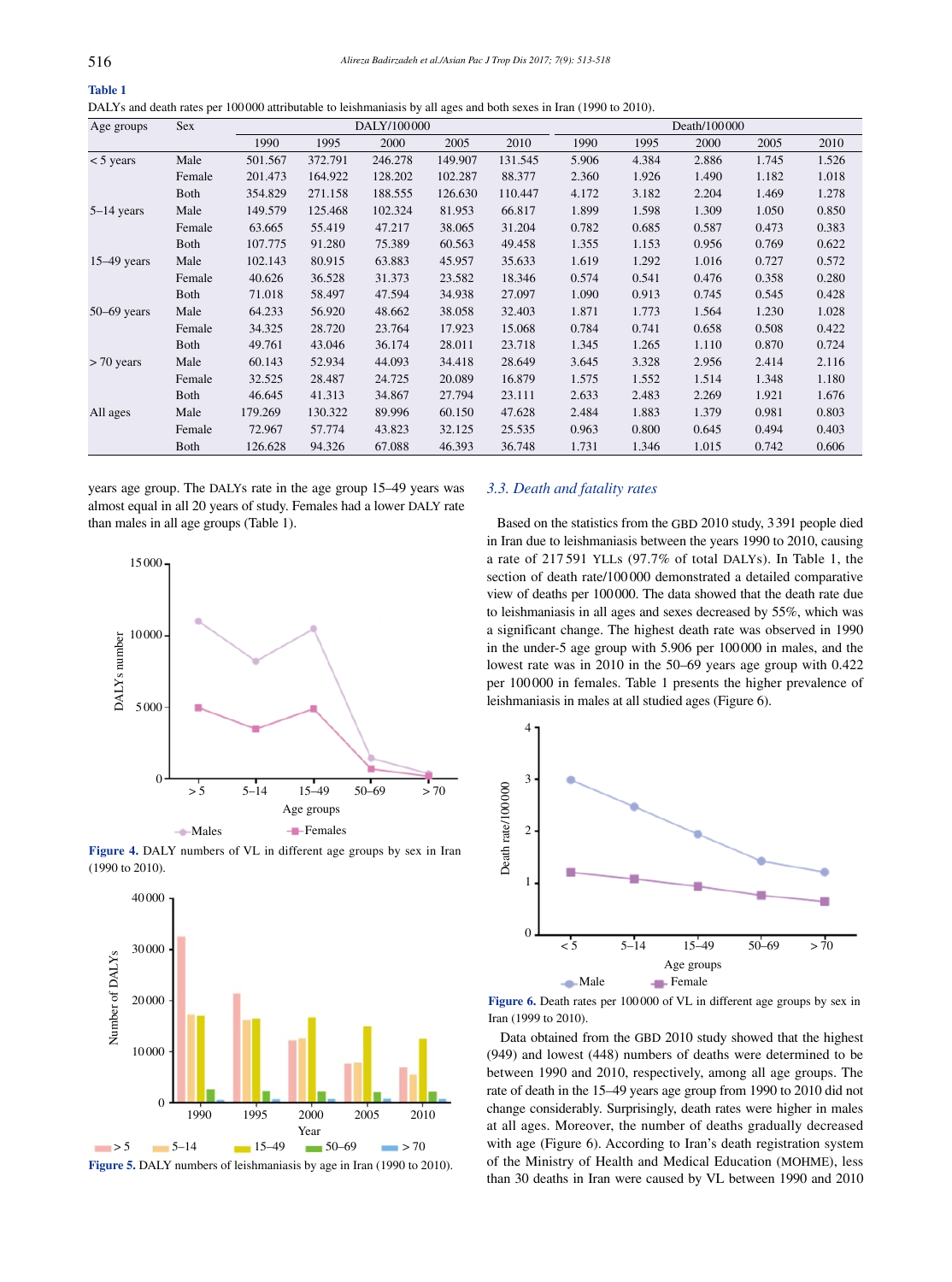(unpublished data).

## **4. Discussion**

 The development of a singular concise measure of population health, namely DALYs or burden of disease, has greatly simplified scientific and political assessments of the comparative significance of disparate diseases, injuries, and risk factors, especially for priority setting in the health care sector. The current study represents the first effort to calculate DALYs and the burden of leishmaniasis in Iran using GBD methodology in the period of 1990–2010 across all age groups and both sexes and compared with MOHME data.

 Causes of death were determined from a comprehensive database of verbal autopsy, vital registration, and surveillance data and other sources covering 187 countries from 1990 to 2010 (Salomon *et al.*[19]). For all causes of death except HIV, the global team used the cause of death ensemble model[29]. Leishmaniasis was one of the most important diseases in the infectious diseases category estimated in GBD by DALYs[22].

 Our survey results indicated that during the 20-year period (1990–2010), DALYs and death rates of leishmaniasis in Iran diminished considerably; these results agree with the findings of a survey by Yang *et al.* in China[31]. According to Mohebali *et al.*, the incidence of VL has also decreased in Iran, and the number of deaths from leishmaniasis is gradually decreasing[14,36]. Similarly, the burden of this disease in Iran declined between the years 1990 and 2010. MOHME data showed that the annual incidence of kala-azar decreased considerably from 1.88 to 0.77 per 1000 children between 1985 and 2000[36]. A very recent study showed that the burden of leishmaniasis in Iran is lower than the GBD 2010 study[37].

 Analysis indicated infection rates were higher in males than females, probably due to the fact that in Iran, males usually work in the fields, and consequently, they are directly exposed to biting of sandflies, while females cover their bodies with the hijab[38]. The under-5 year group had higher infection rates than the other groups[14,39]. The mechanism of action that results in this higher incidence of leishmaniasis among children is poorly understood. One previous study revealed low immunity responses of Th1 (premunition/concomitant deficiency) to *Leishmania* parasites in this age group[39]. An animal model study performed by Muller *et al.* suggests that high arginase activity in younger mice can promote lesion pathology and parasite burdens in comparison to older mice[40].

 In general, a number of surveys have measured the burden of leishmaniasis in China and other countries[22,28,29,31]. The results of the current study are in accordance with the outcomes of previous studies performed by Murray *et al.* and Lim *et al.* and support those findings made by Yang *et al.*[22,28,31]. Lozano *et al.* confirmed that the number of deaths caused by neglected tropical diseases like leishmaniasis had decreased globally[29]. The decrease in the burden of leishmaniasis during the 20-year period under study may be due to several factors, such as health promotion, climate changes, diet supplement, host immunity, and host genetics[31].

 Accurately estimating the burden of leishmaniasis is challenging, because of various clinical features, epidemiological diversity, the lack of reliable data on incidence, prevalence, and duration, and various disease syndromes. Almost half of the population in endemic foci may have an asymptomatic leishmanial infection. The contribution of such individuals to transmission is probably less than that for active kala-azar, but this cannot usually be known. A passive surveillance system cannot recognize all leishmaniasis cases, and the disease is noticeable in some endemic and non-endemic areas. Underreporting is likely to vary greatly based on distance to health care, availability of private providers and of antileishmanial drugs, the presence of research groups, and local awareness of the disease.

 It should be noted that, although the GBD study is important and valuable in determining the burden of diseases all around the world, it has some limitations. One of the limitations in the current survey is that the burden of leishmaniasis has not been measured at a subnational level in Iran. Another noteworthy limitation of the present study is that the GBD study did not distinguish between the burden of CL and VL in Iran. This may be a consideration for future studies because CL and VL are endemic diseases in Iran, and each has its own burden of disease and fatality rate. However, due to the lack of data, we did not estimate post kala-azar dermal leishmaniasis, muco-cutaneous leishmaniasis, and other less frequent forms of leishmaniasis in this study.

 In this study, our GBD-based analyses have demonstrated a gradually decline in the burden of leishmaniasis in Iran over the last two decades. The outcome of this survey may aid policy makers in determining what factors can eradicate the burden of disease in Iran. Moreover, the health sector can be benefited through monitoring and surveillance strategies. Therefore, the uncertainties in the data of this report will spur activities to develop an evidence base for leishmaniasis and other neglected diseases. Given that the death rate and burden of leishmaniasis estimated by GBD were much higher than that assessed by MOHME, it is suggested that in order to accurate estimation of GBD, the all missing VL and CL cases should be comprehensively considered in all endemic foci of Iran by MOHME's experts in the future investigations.

#### **Conflict of interest statement**

We declare that we have no conflict of interest.

#### **Acknowledgments**

 The authors wish to thank the countless individuals who have contributed to the GBD Study 2010 and also Institute for Health Metrics and Evaluation. We used the GBD 2010 study results and methodology to produce this work, and we greatly acknowledge this support. We also thank the Zoonoses Control Unit, Center of Diseases Control, MOHME of Iran for helping us and providing the annual incidence data of leishmaniasis. This study was supported by the Tabriz University of Medical Sciences, Tabriz, Iran (Grant No. 93/2-4/9), awarded to Dr. Adel Spotin.

#### **References**

- [1] Alvar J, Vélez ID, Bern C, Herrero M, Desjeux P, Cano J, et al. Leishmaniasis worldwide and global estimates of its incidence. *PLoS One*  2012; **7**(5): e35671.
- [2] Tsokana CN, Sokos C, Giannakopoulos A, Mamuris Z, Birtsas P, Papaspyropoulos K, et al. First evidence of *Leishmania* infection in European brown hare (*Lepus europaeus*) in Greece: GIS analysis and phylogenetic position within the *Leishmania* spp. *Parasitol Res* 2015; **115**(1): 313-21.
- [3] Guerin PJ, Olliaro P, Sundar S, Boelaert M, Croft SL, Desjeux P, et al. Visceral leishmaniasis: current status of control, diagnosis, and treatment, and a proposed research and development agenda. *Lancet Infect Dis*  2002; **2**(8): 494-501.
- [4] Najafzadeh N, Sedaghat MM, Sultan SS, Spotin A, Zamani A, Taslimian R, et al. The existence of only one haplotype of *Leishmania major* in the main and potential reservoir hosts of zoonotic cutaneous leishmaniasis using different molecular markers in a focal area in Iran. *Rev Soc Bras Med Trop* 2014; **47**(5): 599-606.